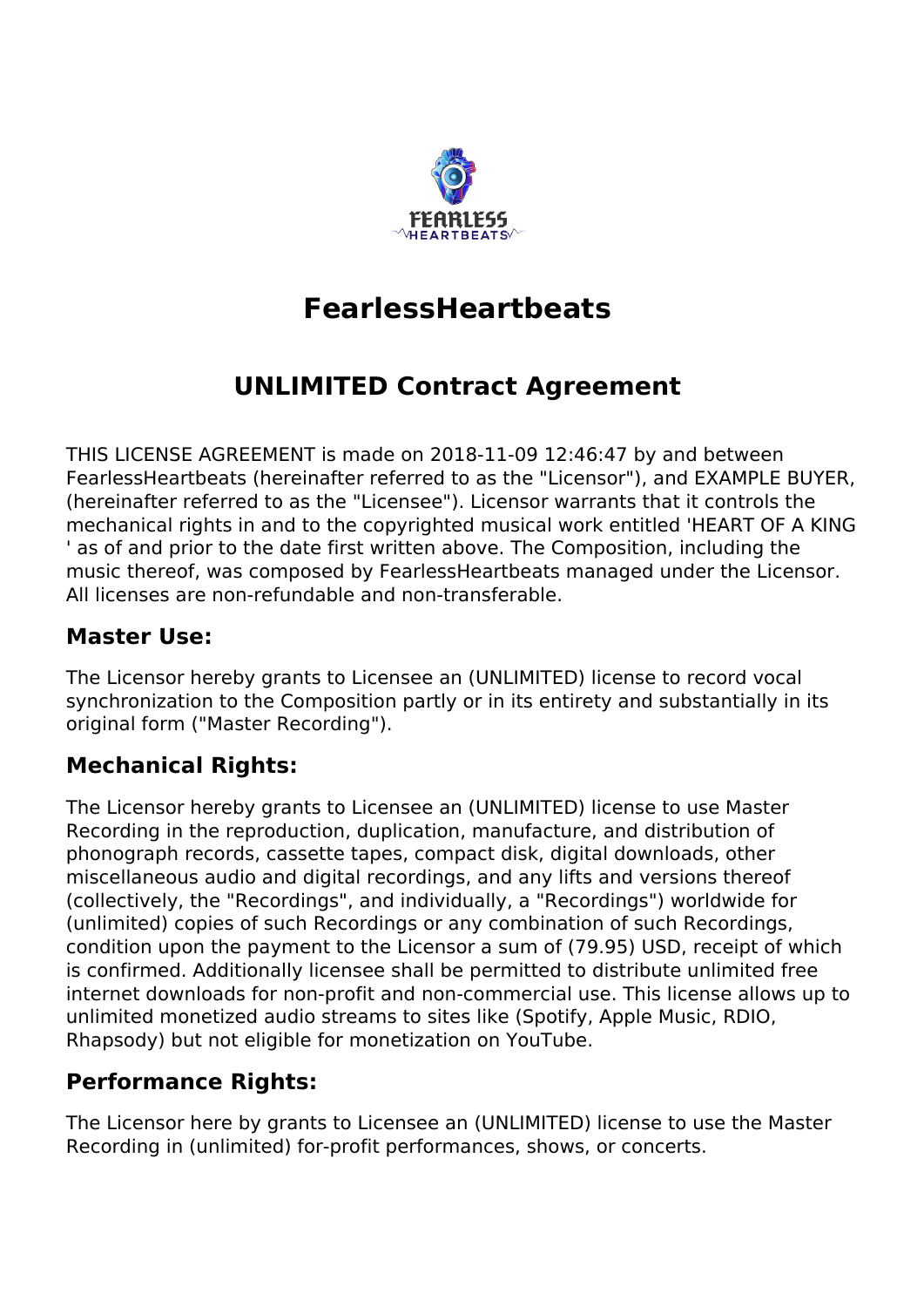# **Synchronization Rights:**

The Licensor hereby grants limited synchronization rights for unlimited music video streamed online (Youtube, Vimeo, etc..) for up to unlimited non-monetized video streams on all total sites. A separate synchronization license will need to be purchased for distribution of video to Television, Film or Video game.

#### **Broadcast Rights:**

The Licensor hereby grants to Licensee an (UNLIMITED) license to broadcast or air the Master Recording in (unlimited) amounts of radio stations.

# **Publishing Rights:**

The Licensor grants Licensee 0% of publishing rights.

## **Credit:**

Licensee shall acknowledge the original authorship of the Composition appropriately and reasonably in all media and performance formats under the name "FearlessHeartbeats" in writing where possible and vocally otherwise.

## **Indemnification:**

Accordingly, Licensee agrees to indemnify and hold Licensor harmless from and against any and all claims, losses, damages, costs, expenses, including, without limitation, reasonable attorney's fees, arising of or resulting from a claimed breach of any of Licensee's representations, warranties or agreements hereunder.

# **Audio Samples:**

3rd party sample clearance, if applicable, is the responsibility of the licensee.

# **Miscellaneous:**

This license is non-transferable and is limited to the Composition specified above, does not convey or grant any right of public performance for profit, constitutes the entire agreement between the Licensor and the Licensee relating to the Composition, and shall be binding upon both the Licensor and the Licensee and their respective successors, assigns, and legal representatives.

### **Governing Law:**

This License is governed by and shall be construed under the law of the OCALA, FL, United States, without regard to the conflicts of laws principles thereof.

### **Term:**

Executed by the Licensor and the Licensee, to be effective as for all purposes as of